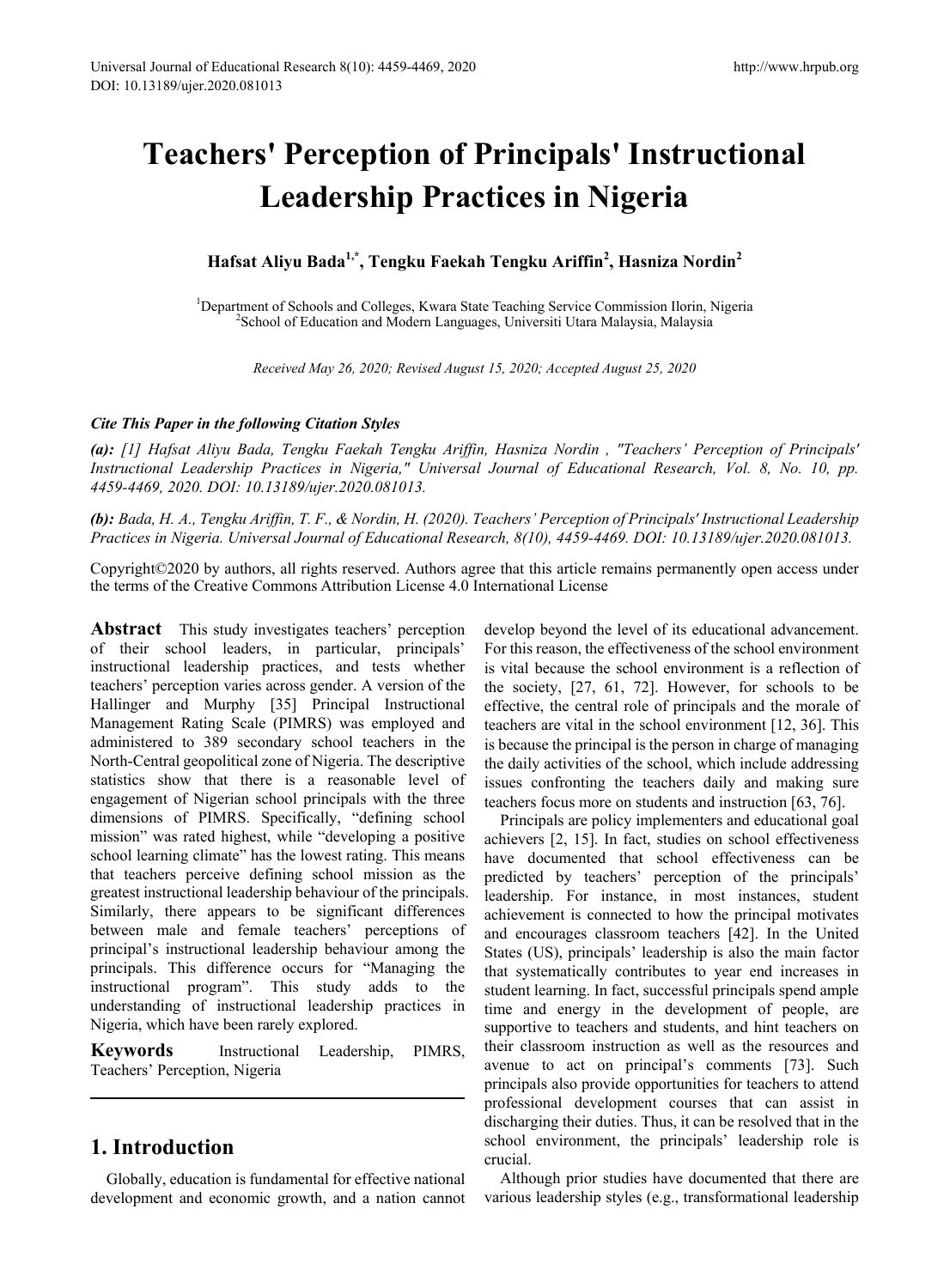and situational leadership styles, among others), however, one leadership style that is highly needed in the school environment is the principal's instructional leadership style. This style enables teachers to provide quality instruction and improve students' academic performance [10, 32, 49]. In instructional leadership style, the principal is considered as the school manager, responsible for setting goals, curriculum examination, teachers' evaluation and collaboration to accomplish the school's mission [8].

Considering the significance of instructional leadership, understanding teachers' perception about the principals' instructional leadership is necessary, particularly in the Nigerian environment, where the efficiency of secondary education has raised doubt among stakeholders in the Nigerian education sector. For instance, there has been public outcry on the performance of secondary school students' in external assessments. The reports on students from the West African Examination Council (WAEC), the Joint Admissions and Matriculation Board (JAMB) and other examination bodies, have consistently revealed a yearly declining performance in many key subjects (e.g., Mathematics and English, among others). This unimpressive performance has been attributed to the failure of the school authorities, in particular, principals, to discharge their duties [7, 38, 52]. Similarly, the lackadaisical attitude of teachers to teaching and students engaging in examination malpractices, have been attributed to the school principals' failure to exhibit appropriate leadership behaviour [57]. Likewise, the recent case of an epidemic at the Queen's College, Lagos State, that claimed three lives, has raised critical questions on how effective Nigerian principals are [19,49].

Moreover, a principal is considered as the chief executive officer (CEO) in the school, saddled with the responsibility of keeping the school environment healthy for students, staff and the public. He or she is responsible for effective learning culture in the school through the provision of expertise and monitoring curriculum development, teaching methods and evaluation as well as supervision of human and material resources [1, 54]. In short, principals influence school and learning outcomes, including school leaving examination results and progression to higher education institutions [11]. Thus, the instructional leadership of the principals can be an important educational component that would lead to better student achievement and school effectiveness [25, 30]. Similarly, the effectiveness of teachers towards instruction is strongly influenced by the support of the principals [47, 54, 74]. Prior studies have demonstrated that principals' leadership can influence teachers' instructional leadership practices that in turn, contribute to student learning and overall school effectiveness [73]. Similarly, the perception of teachers of their school leaders can influence student achievement in schools. On this basis, this study investigates teachers' perception of the instructional leadership practices of their principals and whether gender

influence teachers' perception of principals' instructional leadership. The research on teachers' perception of principals' instructional leadership has been rarely conducted in Nigeria. Similarly, the gender differences are considered because one of the reasons for the increase in the number of women recruited is to increase the teaching service conditions [49], and noticeable differences exist in the proportion of male to female teachers in the country's education sector [53]. A reflection of this is the higher percentage of females in our sample. In addition, female teachers are found to be good at articulating and reviewing [70]. Similarly, teachers' gender shapes communication between teachers and students, with female teachers known to be better communicators [16]. Thus, female teachers may perceive the instructional role of principals differently compared to their male counterparts. In line with this notion, this research conducted a survey analysis of 389 secondary school teachers in the North-Central geopolitical zone of Nigeria and the descriptive statistics of the survey show that teachers perceive principals' instructional leadership practices in Nigeria more in terms of defining the school mission, and less on developing a positive learning school climate. In addition, teachers perceive principals differently in managing instructional programs, with the female teachers rating the principals higher on this category. Therefore, it can be argued that differences occur in teachers' perception of principals' instructional leadership according to their gender.

The remaining sections of the paper are section 2, which provides discussions on the literature review, section 3 which provides details on the research method, section 4 which discusses the results and section 5 which concludes the paper.

# **2. Literature Review**

#### **2.1. The Principal as Instructional Leader**

The school principals play fundamental role in providing leadership to the schools and the wider community. This is especially so in recent times where there is high demand for principals to be accountable to happenings in the school environment and to keep abreast with educational goals. An essential instrument to attain the educational goals by the school principal is through leadership practices, in particular, instructional leadership [11, 28, 31, 37, 49].

Instructional leadership is multifaceted and demanding [5]. It captures different leadership styles (e.g., top-down, autocratic, transactional and transformational leadership styles) that make leaders grounded in standards or practices that are fundamental in the selection and implementation of instructional materials and monitoring [24, 40]. The standard practices include assuring quality of instruction and teaching resources, modelling teaching practices and curriculum supervision [35, 55]. Thus, the vigorous role of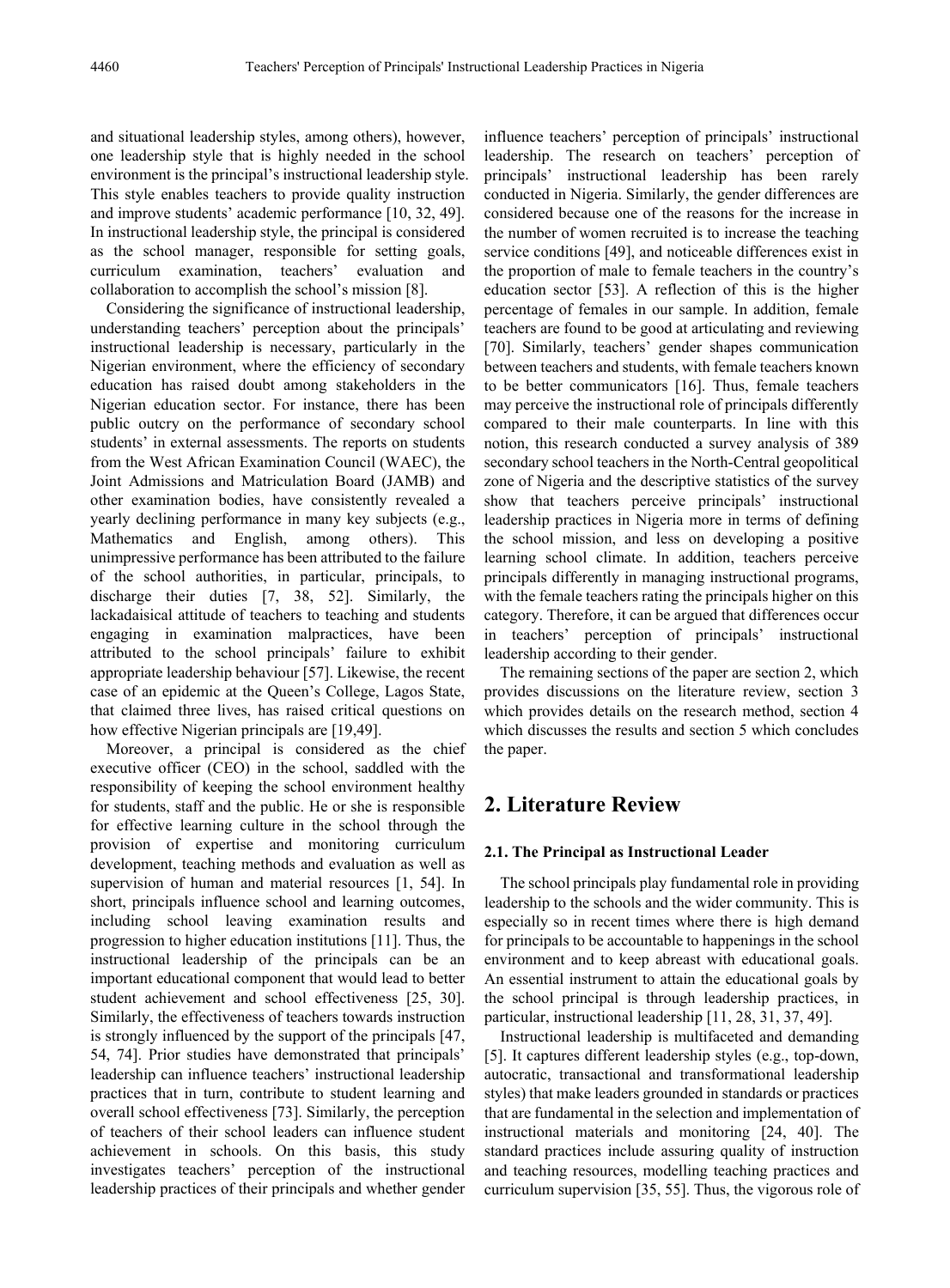principals as instructional leaders can improve the standard of schools. On this note, [62, 75] refer to principal as an individual that the instructional personnel look up to for instructional leadership.

Moreover, instructional leaders play a central role in influencing student learning [19]. Principals, as instructional leaders, are deeply engaged in the process of teaching and learning. This makes them the primary ingredient of instructional leadership in effective schools [40, 65]. Thus, effective changes in classrooms can be regarded as the manifestation of principals' instructional leadership [17].

Andrews and Soder [3] mentioned four main domains the principal's actions as an effective instructional leader can be noticeable. These include principals being considered as instructional resource providers, communicators, resource providers and the ability to maintain visibility in the school. Likewise, [66] observed that effective principals would provide the needed resources required (e.g., knowledge and skills in curriculum and instructional matters) to attain academic school's goals. This is because they are skilled communicators and visionary leaders committed towards improvement of student achievement. For this reason, they ensure excellent instruction and the interactions between teachers and students are germane. Indeed, teachers assumed that their interaction with principal help to improve instructional practices. In another vein, [39] revealed that effective principals carry stakeholders of the school along in identifying, establishing and supervising the shared mission of the school. For instance, when principals are considered as instructional leaders, they help via continuous professional learning, particularly, on best practices that can improve teaching [45].

Another comprehensive study by [58] on the effects of leadership types on student achievement, demonstrates that instructional leadership consists of five dimensions. These include the participation of principal in the learning, development and promotion of teachers; initiation of goals and expectations; planning, coordination, and evaluation of teaching and curriculum; strategic resourcing; and maintaining a well-designed and supportive environment. All these suggest that instructional leadership consists of curriculum knowledge and a constituent of quality instruction [71], which entails planning, evaluation, coordination, and improvement of teaching [57]. By implication, principals' are expected to be consistent with the school's vision, organize resources to accomplish certain goals, informally drop into classrooms, prioritize staff development, ensure people do the right thing and reinforce these activities [66, 75].

#### **2.2. Principals' Instructional Leadership Influence on Teachers**

Having skilled teachers that keep students engaged is not enough for school effectiveness; the leaders must be supportive of the efforts of the teachers. Similarly, teachers'

effect on school change is dependent on actions and beliefs of school principals [67]. Principals' leadership has a strong impact on educational reforms and student achievements [31, 59] on teachers to achieve the goals [67] and objectives of the school, where teaching and learning are crucial [54]. The principals' leadership position in the school system is vital and their roles are complex, as it encompasses many duties and responsibilities, such as building community relationship, creating school culture, enhancing instructions, resolving managerial issues, managing crises and ensuring utmost discipline in the school environment. Among all, one major role is to be an instructional leader that will ensure that teachers are exposed to professional development in order to improve their teaching [20, 69]. Teachers also prefer principals to be present (attending workshops and staff development programs) and active in all school programmes and activities, including teaching [56]. The principals' support of teachers is to create a school climate through effective leadership practices [62].

Principals, as instructional leaders influence teachers through inspirational support, encouraging and motivating, and creating an environment of collaboration and trust [23, 26, 43]. They are also required to provide needed mentoring on curriculum development and pedagogy, and motivate students to analyse teachers' strengths and weaknesses [64]. In fact, purposeful and focused instructional leadership encourages collaboration, provides support for instruction and promotes professional development and growth of teaching strategies [22]. When a collaborative working environment is created, it provides an avenue for teachers to grow in skills and development, which in turn, creates lifelong learners and enhances student achievement [30].

Similarly, the ability of the principal to create an instructionally-centred environment can influence teachers' instruction. That is an environment where clear school goals are communicated [68]. Through focused instructional leadership practices, principals have the possibility to influence teachers' professional learning, and this can positively affect student achievement outcomes because teachers are a major factor impacting student achievement [48], and they play a pivotal in the classroom environment, which in turn, affects student learning [14,48, 60].

Teachers are also helpful to students in making conceptual connections [77]. They are facilitators and motivators in teaching and learning; most student behaviour and performance are attributed to them because they tend to imitate them [51, 52]. As such, instructionally-focused principals can affect successful teaching in the classroom and student conduct [22]. A study by [5], on teachers' perception of principals' instructional leadership in the US, has revealed that teachers find that effective principals are principals who provide insights and talk to them on what can make them grow, or promote reflection. Such leaders, who listen to the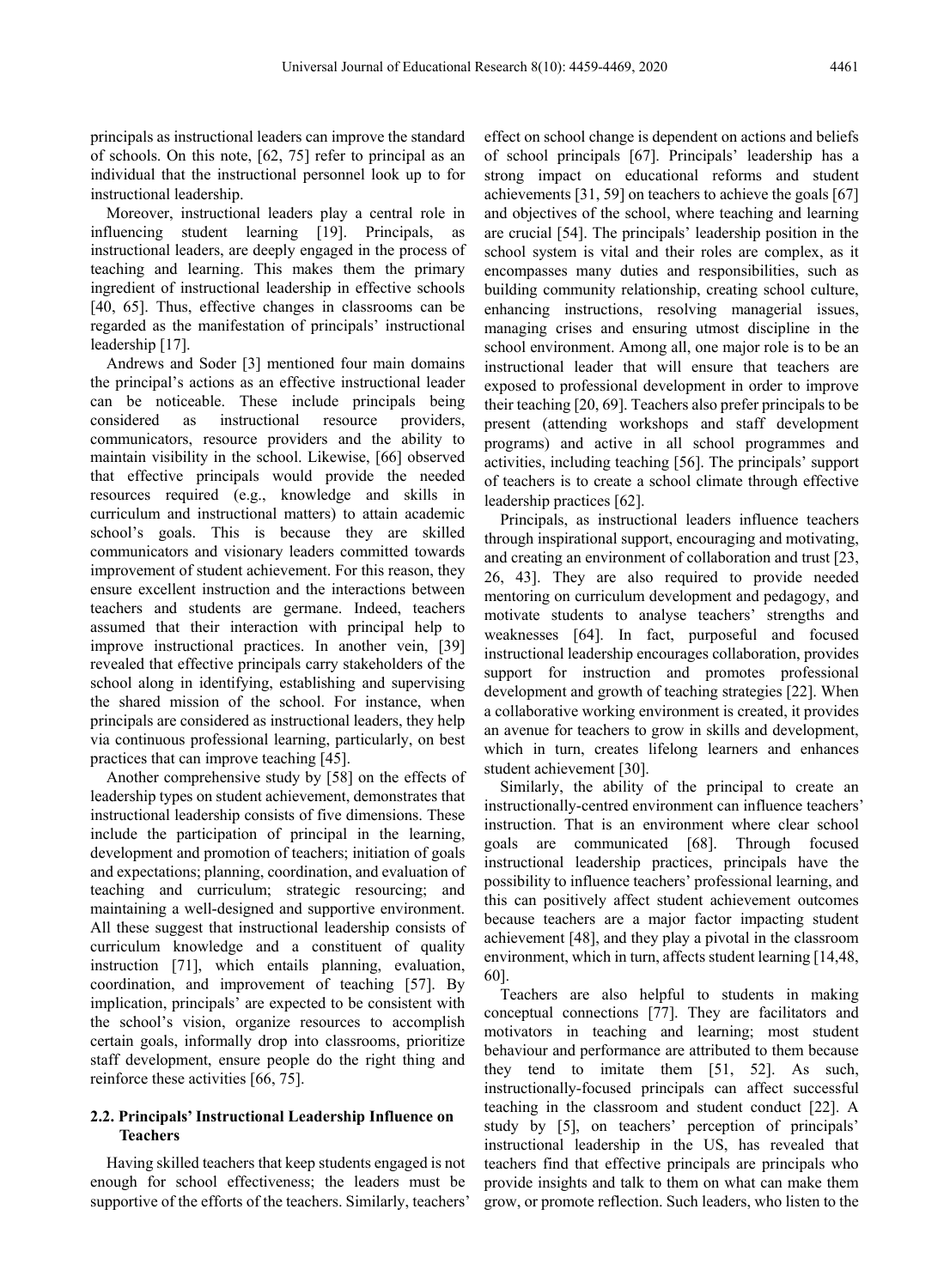teachers, are very helpful and have positive influences on student learning. The authors further indicated that principals who have positive influence on student learning are those who interact with teachers, provide suggestions, give feedback and promote professional development by emphasizing teaching and learning, supporting collaboration and coaching. [21] study of the perception of 105 teachers of primary school on principals' instructional leadership in Alor Gajah, Malaysia, reveals a moderate level of perception of instructional leadership functions in defining school mission and managing instructional leadership. However, there is low level of perception of instructional leadership functions related to promoting a positive climate. In addition, the authors reported no significant differences of gender in teachers' perception of instructional leadership.

Another study by [40] on teachers' perception of principals' instructional leadership practices shows that their teachers perceive that their principals seek to promote an instructional atmosphere. These principals are knowledgeable about curriculum. They promote teachers' professional development and student learning. All these suggest that instructional leadership practices have direct influence on teachers and classroom instructions. Indeed, engaging teachers in instructional interaction and meaningful supervision tend to result in good pedagogy and teaching. Therefore, investigating principals' instructional practices, which are perceived as instrumental to teachers' effectiveness or enhancing instruction is crucial. On this note, this study investigates the instructional leadership practices of principals as perceived by teachers in Nigerian secondary schools. This study uses Nigeria as a case study because [1] claimed that Nigerian principals are not involved in the instructional supervision process. Therefore, there is need to empirically investigate whether or not Nigerian principals engage with instructional leadership and the aspects they practice.

## **2.3. Hallinger Model of Instructional Leadership (PIMRS)**

The most widely acceptable model for measuring and defining instructional leadership as suggested by prior scholars like [44] is the [35] PIMRS. The PIMRS is considered as a valid and reliable instrument to determine principal's instructional leadership practices. The PIMRS consists of three main dimensions of leadership practices, namely, defining the school mission; managing the instructional program; and promoting a positive school learning climate. The three dimensions are further

classified into 10 functional roles of instructional leadership (see Figure 1). For instance, the first dimension, which is defining the school's mission, has two functions: "framing the school goals and communicating the school goals". This indicates that instructional leaders should have a clear vision of what the school plans to accomplish. However, this requires the involvement of staff in developing the broader goals of accountability and instructional improvement. The goals relate to the ability of the principal to engage staff in order to make sure that the school has a clear mission, which is the students' academic performance. By so doing, the principal has the responsibility of communicating and articulating the vision of learning and building support because the attainment of the school's mission cannot be achieved solely by the principal, but by communicating with other stakeholders in the school community [33].

The role of the principal in supervising and evaluating instructions, coordinating the curriculum and the monitoring of students' progress is captured in the second dimension, which is "Managing the instructional program". In this dimension, the principal has the sole responsibility of ensuring that teachers provide good quality teaching and learning in the school in order to achieve educational goals. For instance, an aspect of managing the instructional program is to coordinating the curriculum. The essence is to ensure that students receive appropriate instruction [35]. Therefore, it is the responsibility of the principal to delegate authority to the subordinates through instructional supervision.

The last dimension is "Developing a positive school learning climate". This dimension has more functions than the two earlier mentioned dimensions of instructional leadership. The dimension provides details on the principals' functions that are inclusive of transformational leadership. This includes protecting instructional time, providing incentives for teachers and learners, promoting professional development and maintaining high visibility. Through these functions, principals play a crucial role in building positive school climate by providing motivational means and support for both the teachers and learners. The creation of culture that would foster and reward continuous improvement and learning is saddle with principals' responsibility. In short, all the 10 functions of principals are widely connected to teachers' professional growth and performance. In view of this, this study applies the PIMRS developed by [35] to determine teachers' perception of the principals' behaviour in Nigeria.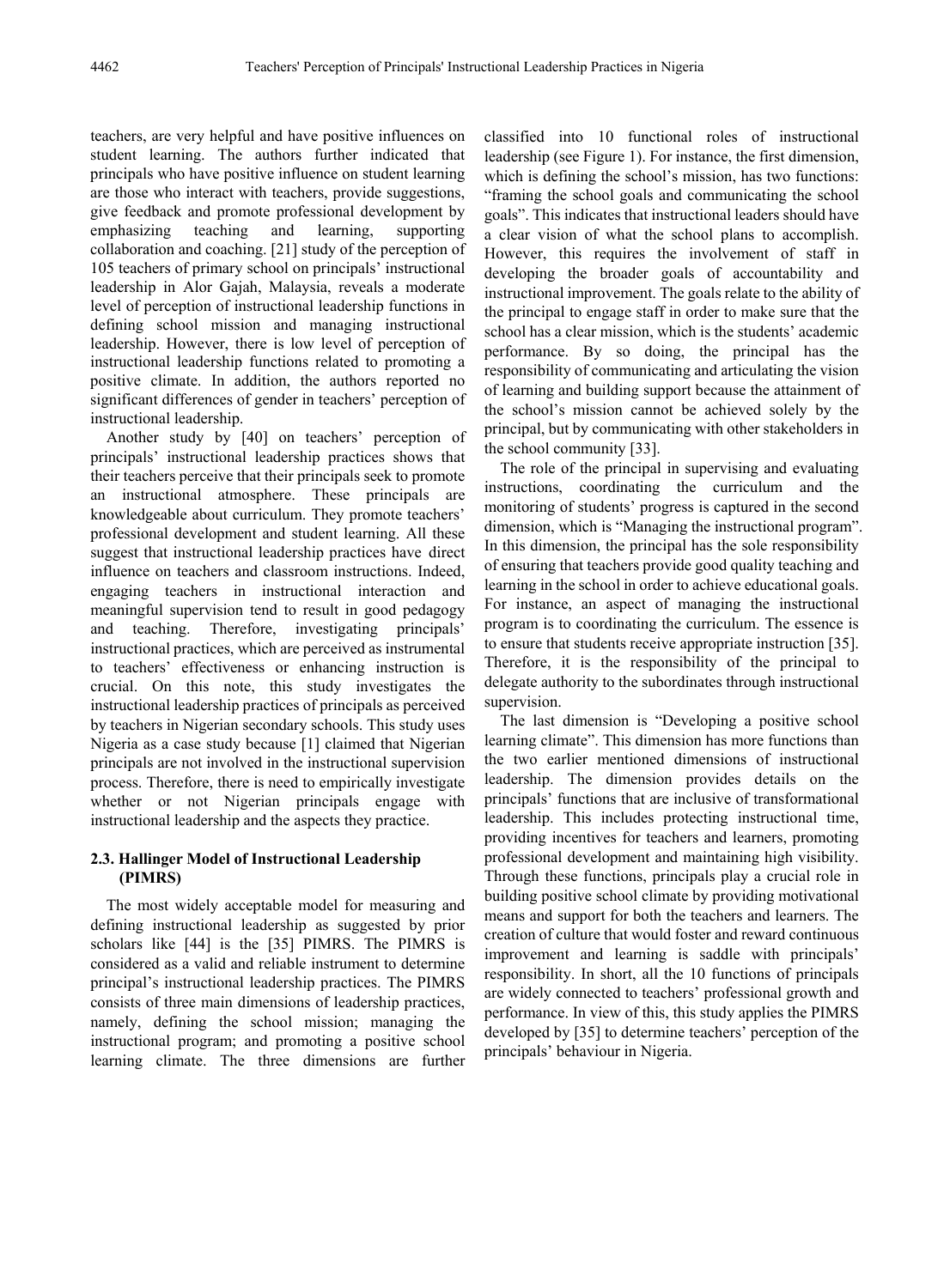

**Figure 1.** Principal Instructional Management Rating Scale (PIMRS) Framework by Hallinger and Murphy (1985)

## **3. Research Method**

The quantitative research approach is employed to answer the study objectives. The objectives are answered through the descriptive statistics and the t-test of significance. The t-test of significance allowed the study to test the presence of any significant difference between teachers' gender and their perception of principal instructional leadership practices. In addition, the data were collected through a survey (primary data). The PIMRS questionnaire was administered to the respondents to find out the instructional leadership practices of secondary school principals in Nigeria.

#### **3.1. Population and Sample**

The school teachers of public secondary schools in the North Central Geopolitical zone in Nigeria form the population of the study. This is based on a convenient sample to administer the questionnaire to 18 public secondary schools in the region. A total of 420 questionnaires were administered to obtain information on teachers' perception of principals' instructional leadership using the PIMRS. According to the 420 questionnaires administered to teachers, the response rate is 86.4% (n=389 respondents), comprising 158 male and 231female teachers.

### **3.2. Instrumentation**

This study applied the 35-item version of the **PIMRS**  teachers' form to investigate principals' instructional leadership practices in Nigerian secondary schools. The 35 items were arrived at based on a pilot survey and expert validation in the context of Nigeria. These items were administered to a group of school teachers in 18 public secondary schools across the states in the North Central region of Nigeria. The items in the questionnaire were based on the main dimensions of instructional leadership, which are defining the school mission, managing the instructional program and promoting a positive school climate. Examples of some of the items in the questionnaire relate to, "To what extent does your principal …...?; Use data on students' performance when developing the school's academic goals; Ensure that the school has achieved the school's curriculum objectives; and Encourage teachers to use instructional time to apply new skills or concepts. Each of these items was rated on a five-point Likert scale, ranging from 1 (Almost Never) to 5 (Almost Always).

## **4. Results and Discussion**

The internal consistency reliability test, which is a procedure to estimate the reliability of scores using only one administration of the instrument, was measured through Cronbach's Alpha. The essence of this is to determine the degree to which the indicators that make up a scale are consistent [9]. Based on the internal consistency test, the coefficients of Cronbach's alpha are presented in Table 1. The Table 1 results indicate that defining the school mission has a Cronbach's alpha value of 0.87; managing the instructional program is 0.84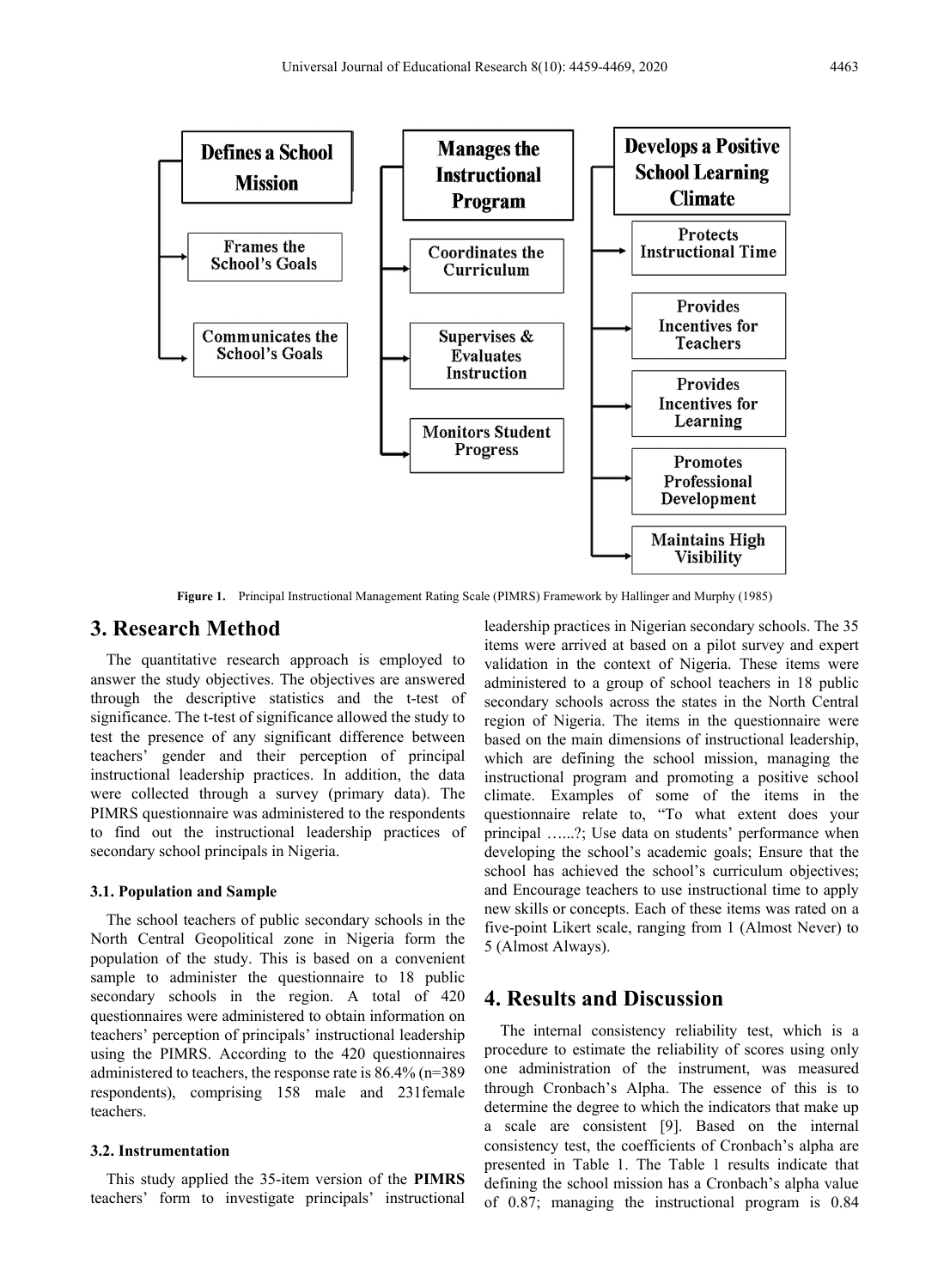developing positive school learning climate is 0.85. Therefore, the three dimensions of instructional leadership exceed the threshold of 0.70, which is considered as adequate, meaning that all the items are internally consistent and reliable for the test [13,50].

**Table 1.** PIMRS Dimension Internal Consistency Analysis

| <b>VARIABLES</b>                              | Cronbach's Alpha |
|-----------------------------------------------|------------------|
| Defining the school mission                   | 0.868            |
| Managing the instructional program            | 0.838            |
| Developing a positive school learning climate | 0.846            |

Since the first aim of the study is to find out teachers' perception of principals' instructional leadership practices, a descriptive analysis of teachers' responses was conducted. According to the descriptive results displayed in Table 2, the overall mean score for the three dimensions of instructional leadership based on the perception of teachers is  $(M=3.65$  and  $SD = 0.76$ ). As for the individual dimension of instructional leadership, developing a positive school learning climate has the lowest mean score (M=3.62 and SD=0.74). However, 'defining school mission' has the highest mean score (M=3.67 and SD=0.80) and managing the instructional program has a mean score (M=3.65 and SD=0.75). These results show that teachers have varied levels of perception of the role of principals as instructional leaders. In fact, there is clear indication that principals perform better in terms of defining school mission as compared to other dimensions of instructional leadership because its mean score is higher than the overall mean score. Likewise, the perception of teachers of their principals' role in managing the instructional program is perceived moderately because its mean score is the same as the overall mean score. In addition, the perception of

teachers of the dimension related to developing a positive school learning climate clearly shows that more needs to be done in this regard, as the mean score is lower than the overall mean score. All these provide insights into the varying degrees of perception of instructional leadership practices of teachers in Nigerian secondary schools.

The results documented herein add to extant studies on instructional leadership practices among the principals. For instance, [3] study of 299 school teachers in Oman, reported that there is a moderate level of commitment by principals in 'defining the school mission' and 'developing positive school learning climate'. Similarly, [76] reported that teachers' perception of instructional leadership practices of principals is more on "creating a school mission" and "developing positive school learning climate", while their perception of principals in 'managing the instructional program' is low. [21] study on teachers' perception of principal's instructional leadership in Malaysia, shows that the principals' roles in defining school mission and managing the instructional program are better perceived by the teachers, whereas in terms of promoting a positive school learning climate, principals are perceived as below average. The study of [36] in Malaysia reveals that principals do not see promotion as a positive school learning climate as their key responsibilities are as instructional leaders. In contrast, [34] documented that Thai principals focus more on "defining the school mission" and "promoting a positive school learning climate" than "managing the instructional program".

In addition to the investigation on teachers' perception of principals' instructional leadership, this study examined whether gender plays a significant role in teachers' perception of instructional leadership practices of principals. Table 3 presents the results of the independent sample test on the significant influence of gender.

**Table 2.** Mean Score of PIMRS Dimensions

| <b>Statistics</b> | Overall | Defining the school<br>Managing the instructional<br>mission<br>program |      | Developing a positive school<br>learning climate |  |  |
|-------------------|---------|-------------------------------------------------------------------------|------|--------------------------------------------------|--|--|
| Mean              | 3.65    | -67. د                                                                  | 3.65 | 3.62                                             |  |  |
| Std. Deviation    | 0.76    | 0.80                                                                    | 0.75 | 0.74                                             |  |  |

| Variables                                        | Female |                |      | Male              |         |     |           |
|--------------------------------------------------|--------|----------------|------|-------------------|---------|-----|-----------|
|                                                  | Mean   | Std. Deviation | Mean | Std.<br>Deviation | t-value | Df  | Sig.      |
| Defining the school mission                      | 3.71   | 0.73           | 3.60 | 0.89              | 1.365   | 387 | 0.173     |
| Managing the instructional<br>program            | 3.72   | 0.70           | 3.56 | 0.82              | 2.127   | 387 | $0.034**$ |
| Developing a positive school<br>learning climate | 3.67   | 0.69           | 3.55 | 0.80              | 1.546   | 387 | 0.123     |
| N                                                | 231    |                | 158  |                   |         |     |           |

**Table 3.** Independent Samples t-Test

Note\*\*significant at 0.05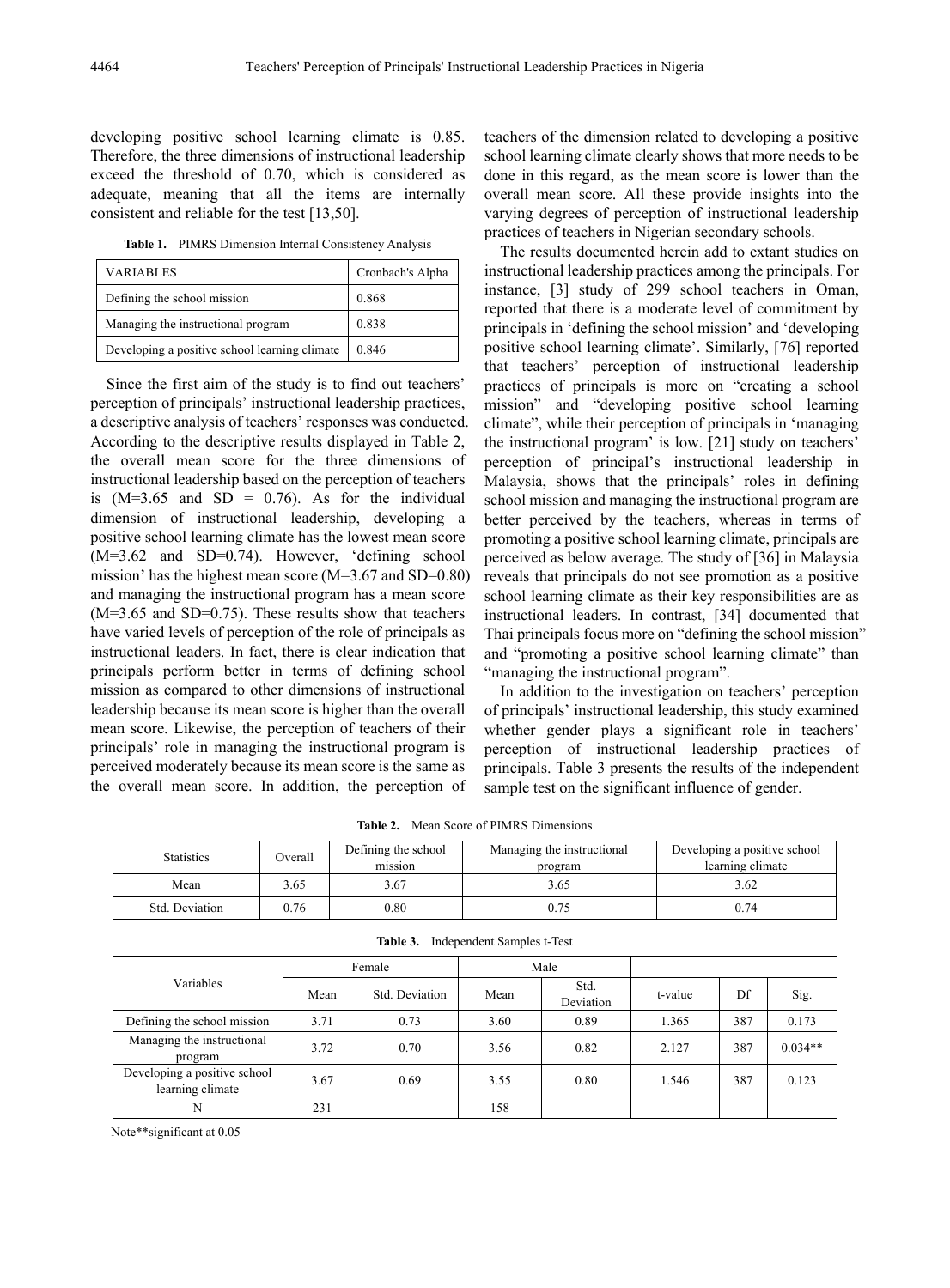From the results presented in Table 3, the mean score of female teachers for each of the dimensions of instructional leadership is more than that of the male. However, when it comes to the statistical tests of significance, the significant difference is only found in the PIMRS dimension related to "managing instructional program". This implies that teachers view their principals differently in this aspect of instructional leadership behaviour. The significant differences in managing instructional leadership are more visible for coordinating the curriculum and monitoring student progress. Notwithstanding the significant differences, male and female teachers rate their principal low when it comes to "points out specific strength and/or weakness in teachers' institutional practices in post-observation feedback (e.g., conference and evaluation)". In addition to the independent sample test, a regression analysis was conducted using a one-time measure of principals' instructional leadership. The result shows that gender is significantly and positively associated with principals' instructional leadership. These results are consistent with [29] findings which report that gender has a "small but significant effect" in shaping perception of instructional leadership from teachers' perception.

Similarly, [41] reported a gender difference in the teachers' perception of principals' instructional leadership practices. They find that female teachers feel empowered when working in schools with a female principal. In contrast, male teachers find themselves less powerful in this circumstance.

Besides the comparison of teachers' perception of principals' instructional leadership by gender, a comparison was also made on whether teachers' years of experience could affect their perception of the three dimensions of principals' instructional leadership. A look at Table 4 shows that teachers with more years of experience perceive the principals' instructional leadership more than those teachers with lesser years of experience do. However, the four multivariate statistics computed using the MANOVA presented in Table 5 shows that it is only the Roy's largest root values which indicate differences in the mean value of the three dimensions of principals' instructional leadership. Therefore, we cannot simply conclude that the teachers' teaching experience has significant impact on the teachers' rating of principal's instructional leadership.

**Table 4**. Mean values of teachers' perception of principal Instructional leadership by teachers' experience

|                                         |             |                                | Mean values  |                                       |              |                                         |              |  |  |
|-----------------------------------------|-------------|--------------------------------|--------------|---------------------------------------|--------------|-----------------------------------------|--------------|--|--|
| Years of<br>experiences                 | Observation | Defining the school<br>mission |              | Managing the instructional<br>Program |              | Developing a positive school<br>climate |              |  |  |
| $0 - 5$                                 | 96          | 3.72                           |              | 3.65                                  |              | 3.60                                    |              |  |  |
| $6 - 10$                                | 124         | 3.60                           |              | 3.66                                  |              | 3.61                                    |              |  |  |
| $11 - 15$                               | 107         | 3.70                           |              | 3.65                                  |              | 3.67                                    |              |  |  |
| $16-20$                                 | 28          | 3.51                           |              | 3.36                                  |              | 3.40                                    |              |  |  |
| $21 - 25$                               | 12          |                                | 3.93         |                                       |              | 3.64                                    |              |  |  |
| $26 - 30$                               | 16          | 3.71                           |              | 3.90                                  |              | 3.76                                    |              |  |  |
| and above<br>30                         | 6           | 3.96                           |              | 4.24                                  |              | 3.92                                    |              |  |  |
| Total                                   | 389         | 3.67                           |              | 3.65                                  |              | 3.62                                    |              |  |  |
|                                         |             |                                |              | Independent Samples t-Test            |              |                                         |              |  |  |
| $0-5$ years                             |             |                                |              |                                       |              | 6-10 years<br>$11 + \text{years}$       |              |  |  |
| Variables                               |             | Mean                           | $p-value(a)$ | Mean                                  | $p-value(b)$ | Mean                                    | $p-value(c)$ |  |  |
| Defining the school mission             |             | 3.72                           | 0.28         | 3.60                                  | 0.30         | 3.69                                    | 0.84         |  |  |
| Managing the instructional<br>Program   |             | 3.66                           | 0.98         | 3.66                                  | 0.94         | 3.65                                    | 0.96         |  |  |
| Developing a positive school<br>climate |             | 3.60                           | 0.91         | 3.61                                  | 0.74         | 3.64                                    | 0.66         |  |  |
| 96<br>Observations                      |             |                                | 124          |                                       | 169          |                                         |              |  |  |

a is the difference between mean values of 0-5years and 6-10years

b is the difference between mean values of 6-10years and 11years and above

c is the difference between mean values of 0-5years and 11years and above

**Table 5.** Multivariate analysis of variance and covariance (MANOVA)

| Variable            |                        | <b>Statistics</b> | df | F(df] | df2)   |      | Prob>F            |
|---------------------|------------------------|-------------------|----|-------|--------|------|-------------------|
| Years of experience | Wilks' lambda          | 0.93              |    | 21.0  | 1088.8 | .30  | 0.16a             |
|                     | Pillai's trace         | 0.07              |    | 21.0  | 143.0  | .30  | 0.16a             |
|                     | Lawley-Hotelling trace | 0.07              |    | 21.0  | 133.0  | .30  | 0.16a             |
|                     | Roy's largest root     | 0.04              |    | 7.0   | 381.0  | 2.31 | 0.03 <sub>u</sub> |

 $a =$  approximate,  $u =$  upper bound on  $F$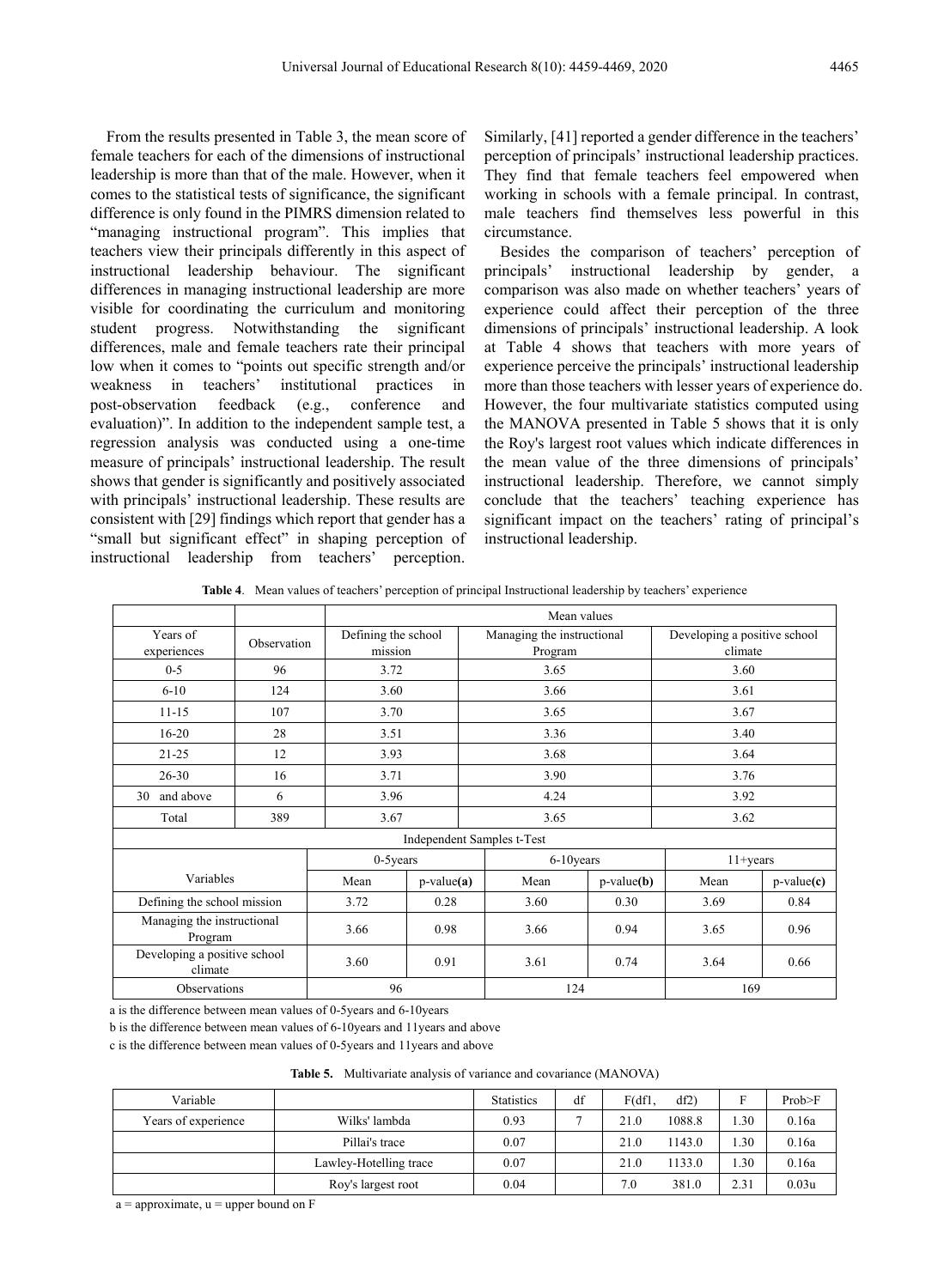## **5. Conclusions**

The purpose of instructional leadership deals with enhancing teaching and providing detailed supervision that would help teachers to develop and improve their professional knowledge, skills, and abilities. In congruency with the targeted purpose of instructional leadership, this study investigated teachers' perception of their principals' instructional leadership in Nigeria, and whether there are gender differences in teachers' perception. A version of the PIMRS developed by Hallinger was administered to secondary school teachers in the North Central geo-political zone in Nigeria. The findings reveal a moderate level of teachers' perception of their principals' roles in instructional leadership practices. Specifically, out of the three dimensions of instructional leadership, the results show that "defining the school missions" has the highest rating. This means that teachers perceive the principal to have performed excellently in defining the school mission to them. However, the instructional leadership dimension which relates to "developing positive school learning climate "was rated lowest. This indicates that the principals are poorly rated when it comes to developing a positive learning climate. The poor rating of the principals in this aspect is more on the inability of the principals to provide incentives for teachers and promoting professional development. For instance, most of the teachers rated their school principals low on questions related to "acknowledgement of teachers' outstanding performance by writing (letters of recommendations) to their personal files" and "setting aside time to discuss in-service programs during staff meetings". These evidences suggest that principals need to improve on providing incentives for teachers and promoting their professional development. This is because when teachers' performance is acknowledged and professional development encouraged by the principals, it would improve teachers' effectiveness, thereby enhancing students' learning.

Additional results on the significant differences between male and female teachers' perception of instructional leadership, show that a significant difference exists in the dimension related to "managing the instructional time". The implication of this result is that male and female teachers perceive the principals' instructional role in managing instructional time differently. These results suggest that there is need for more training of principals on the dimension related to "develop positive learning climate and manage instructional programmes' in their schools for the attainment of educational goals and objectives. This study is useful to school leaders in highlighting the practices teachers considered valuable and those that need more attention. The study is also helpful to policymakers in developing instructional leadership for Nigerian principals.

## **REFERENCES**

- [1] Abdulrasheed, O., & Bello, A. S. (2015). Challenges to secondary school principals" leadership in northern region of Nigeria. *British Journal of Education, 3*(3), 1-5.
- [2] Alghanabousi, N. S. (2010). Can you try this model? Introducing an instructional leadership model for teacher performance evaluation. *OIDA International Journal of Sustainable Development, 1*(2), 61-76.
- [3] Al-Mahdy, Y. F. H., Emam, M. M., & Hallinger, P. (2018). Assessing the contribution of principal instructional leadership and collective teacher efficacy to teacher commitment in Oman. *Teaching and Teacher Education: An International Journal of Research and Studies*, *69*(1), 191-201[. DOI:10.1016/j.tate.2017.10.007](http://dx.doi.org/10.1016/j.tate.2017.10.007)
- [4] Andrews, R. L., & Soder, R. (1987). Principal leadership and student achievement. *Educational leadership, 44*(6), 9-11.
- [5] Blase, J., & Blase, J. (1999). Principals' instructional leadership and teacher development: Teachers' perspectives. *Educational Administration Quarterly, 35*(3), 349-378.
- [6] Blase, J., & Blase, J. (2002). Teachers' perceptions of principals' instructional leadership and implications. *Leadership and Policy in Schools, 1*(3), 256-264.
- [7] Bolanle, A. O. (2013). Principals' Leadership Skills and School Effectiveness: The Case of South Western Nigeria. *World Journal of Education, 3*(5), 26-33. DOI:105430/wje3n5p26
- [8] Bolden, R., Gosling, J., Marturano, A., & Dennison, P. (2003). A review of leadership theory and competency frameworks. Centre for leadership studies, University of Exeter.
- [9] Bryman, A. (2012). *Social research methods* (4th ed.). Oxford, United Kingdom: Oxford University Press.
- [10] Bush, T., Bell, L., & Middlewood, D. (2019). *Principles of Educational Leadership & Management*: SAGE Publications Limited.
- [11] Bush, T., & Glover, D. (2016). School leadership and management in South Africa: Findings from a systematic literature review. *International Journal of Educational Management, 30*(2), 211-231. DOI:10.1108/IJEM-07-2014-0101
- [12] Day, C., Gu, Q., & Sammons, P. (2016). The impact of leadership on student outcomes: How successful school leaders use transformational and instructional strategies to make a difference. *Educational Administration Quarterly, 52*(2), 221-258. DOI:10.1177%2F0013161X15616863
- [13] DeVellis, R. F. (2003). *Scale development: Theory and Application* (2nd ed. Vol. 26). Thousand Oaks, CA: SAGE Publications, Inc.
- [14] Ding, C., & Sherman, H. (2006). Teaching effectiveness and student achievement: Examining the relationship. *Educational Research Quarterly, 29*(4), 40-51.
- [15] Enueme, C. P., & Egwunyenga, E. J. (2008). Principals' instructional leadership roles and effect on teachers' job performance: A case study of secondary schools in Asaba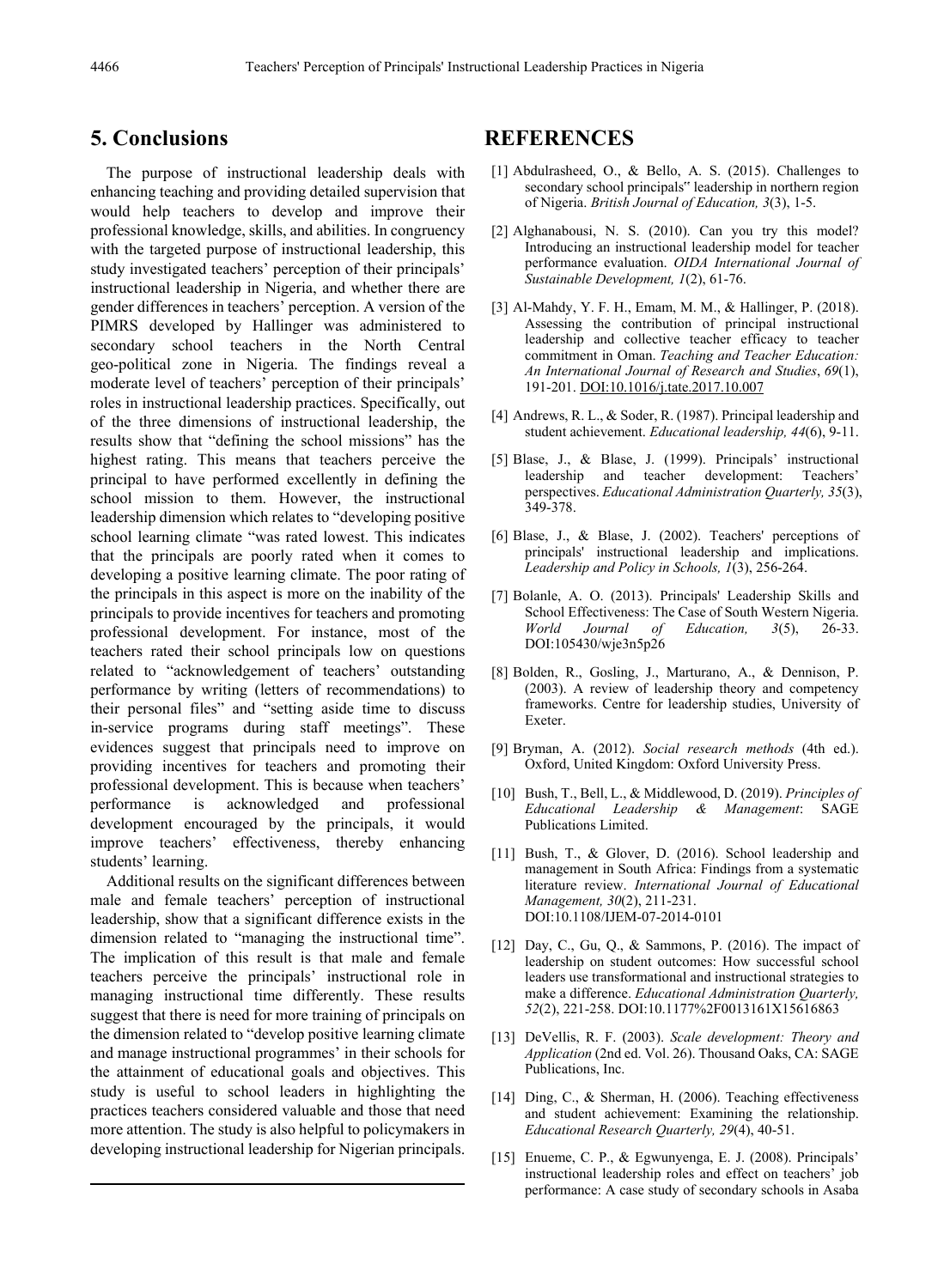Metropolis, Delta State, Nigeria. *Journal of Social Sciences, 16*(1), 13-17. DOI:10.1080/09718923.2008.118 92596

- [16] Etim, J. S. (2019). Investigating Relationship between Teachers Gender and Experience of Teaching Types of Writing in Nigerian Secondary Schools. *International Journal of English Language and Literature Studies*, 8(3), 87-98.
- [17] Fink, E., & Resnick, L. B. (2001). Developing principals as instructional leaders. *Phi Delta Kappan, 82*(8), 598-610.
- [18] Folarin, S. (2019 September 30,). Again, infection breaks out in Queen's College, hundreds of pupils affected. . *The Punch*.
- [19] Fullan, M. (2002). Principals as leaders in a culture of change. *Educational leadership, 59*(8), 16-21.
- [20] Gale, J. J., & Bishop, P. A. (2014). The work of effective middle grades principals: Responsiveness and relationship. *RMLE Online, 37*(9), 1-23.
- [21] Ghavifeekr, S., Radwan, O., & Velarde, J. M. (2019). Teachers' Perceptions of Principals' Instructional Leadership Roles and Practices. *Malaysian Journal of Education (0126-6020), 44*(2).
- [22] Glanz, J., Shulman, V., & Sullivan, S. (2007). Impact of Instructional Supervision on Student Achievement: Can We Make the Connection? *Online Submission*.
- [23] Gurley, D. K., Anast-May, L., O'Neal, M., & Dozier, R. (2016). Principal Instructional Leadership Behaviors: Teacher vs. Self-Perceptions. *International Journal of Educational Leadership Preparation, 11*(1), n1.
- [24] Hallinger, P. (2003). Leading educational change: Reflections on the practice of instructional and transformational leadership. *Cambridge Journal of Education, 33*(3), 329-352.
- [25] Hallinger, P. (2005). Instructional leadership and the school principal: A passing fancy that refuses to fade away. *Leadership and Policy in Schools, 4*(3), 221-239. DOI: 10.1080/15700760500244793
- [26] Hallinger, P. (2018a). Bringing context out of the shadows of leadership. *Educational Management Administration & Leadership, 46*(1), 5-24.
- [27] Hallinger, P. (2018b). Principal Instructional Leadership: From Prescription to Theory to Practice. *The Wiley Handbook of Teaching and Learning*, 505-528. DOI: 10.1177%2F0013161X10383412.
- [28] Hallinger, P., Adams, D., Harris, A., & Jones, M. S. (2018). Review of conceptual models and methodologies in research on principal instructional leadership in Malaysia. *Journal of Educational Administration*, 56(1), 104-126 DOI: 10.1108/JEA-03-2017-0025
- [29] Hallinger, P., Dongyu, L., & Wang, W. C. (2016). Gender differences in instructional leadership: A meta-analytic review of studies using the principal instructional management rating scale. *Educational Administration Quarterly*, *52*(4), 567-601. [DOI:10.1177/0013161X16638430](https://doi.org/10.1177%2F0013161X16638430)
- [30] Hallinger, P., & Heck, R. H. (1996). The principal's role in school effectiveness: An assessment of methodological progress, 1980–1995 *International handbook of educational leadership and administration* (pp. 723-783): Springer.
- [31] Hallinger, P., & Heck, R. H. (1998). Exploring the principal's contribution to school effectiveness: 1980 -1995. *School effectiveness and school improvement, 9*(2), 157-191. DOI: 10.1080/0924345980090203
- [32] Hallinger, P., & Heck, R. H. (2011). Exploring the journey of school improvement: Classifying and analyzing patterns of change in school improvement processes and learning outcomes. *School effectiveness and school improvement, 22*(1), 1-27. DOI: 10.1108/09578231111116699
- [33] Hallinger, P., & Lee, M. (2013). Exploring principal capacity to lead reform of teaching and learning quality in Thailand. *International journal of educational development, 33*(4), 305-315.
- [34] Hallinger, P., & Lee, M. (2014). Mapping instructional leadership in Thailand: Has education reform impacted<br>principal practice? Educational Management principal practice? *Educational Management Administration & Leadership, 42*(1), 6-29.
- [35] Hallinger, P., & Murphy, J. (1985). Assessing the instructional management behavior of principals. *The Elementary School Journal, 86*(2), 217-247. DOI: 10.1086/461445
- [36] Harris, A., Jones, M., Adams, D., & Cheah, K. (2019). Instructional leadership in Malaysia: a review of the contemporary literature. *School Leadership & Management, 39*(1), 95. DOI:10.1080/13632434.2018.1453794
- [37] Jarvis, A. (2018). 10 Instructional or Distributed Leadership? Comparing Two Approaches to the Improvement of Learning in Schools. *Mastering Theories of Educational Leadership and Management*.
- [38] Josiah, O., & Oluwatoyin, K. (2017). Teacher quality as determinant of students' academic performance in secondary schools in Edo South Senatorial District of Nigeria. *British Journal of Education, 5*(13), 19-30.
- [39] Lambert, L. (2002). A framework for shared leadership. *Educational leadership, 59*(8), 37-40.
- [40] Leech, D., Pate, J. L., Gibson, N. M., Green, R., & Smith, R. (2009). Teacher Perceptions of the Instructional Leadership Practices of Principals. *School Leadership Review, 4*(2), 6.
- [41] Lee, V. E., Smith, J. B., & Cioci, M. (1993). Teachers and principals: Gender-related perceptions of leadership and power in secondary schools. *Educational Evaluation and Policy Analysis*, *15*(2), 153-180. doi./10.3102/01623737015002153
- [42] Leithwood, K., Harris, A., & Hopkins, D. (2008). Seven strong claims about successful school leadership. *School leadership and management*, *28*(1), 27-42. DOI:10.1080/13632430701800060
- [43] Leithwood, K., Harris, A., & Hopkins, D. (2008). Seven strong claims about successful school leadership. *School*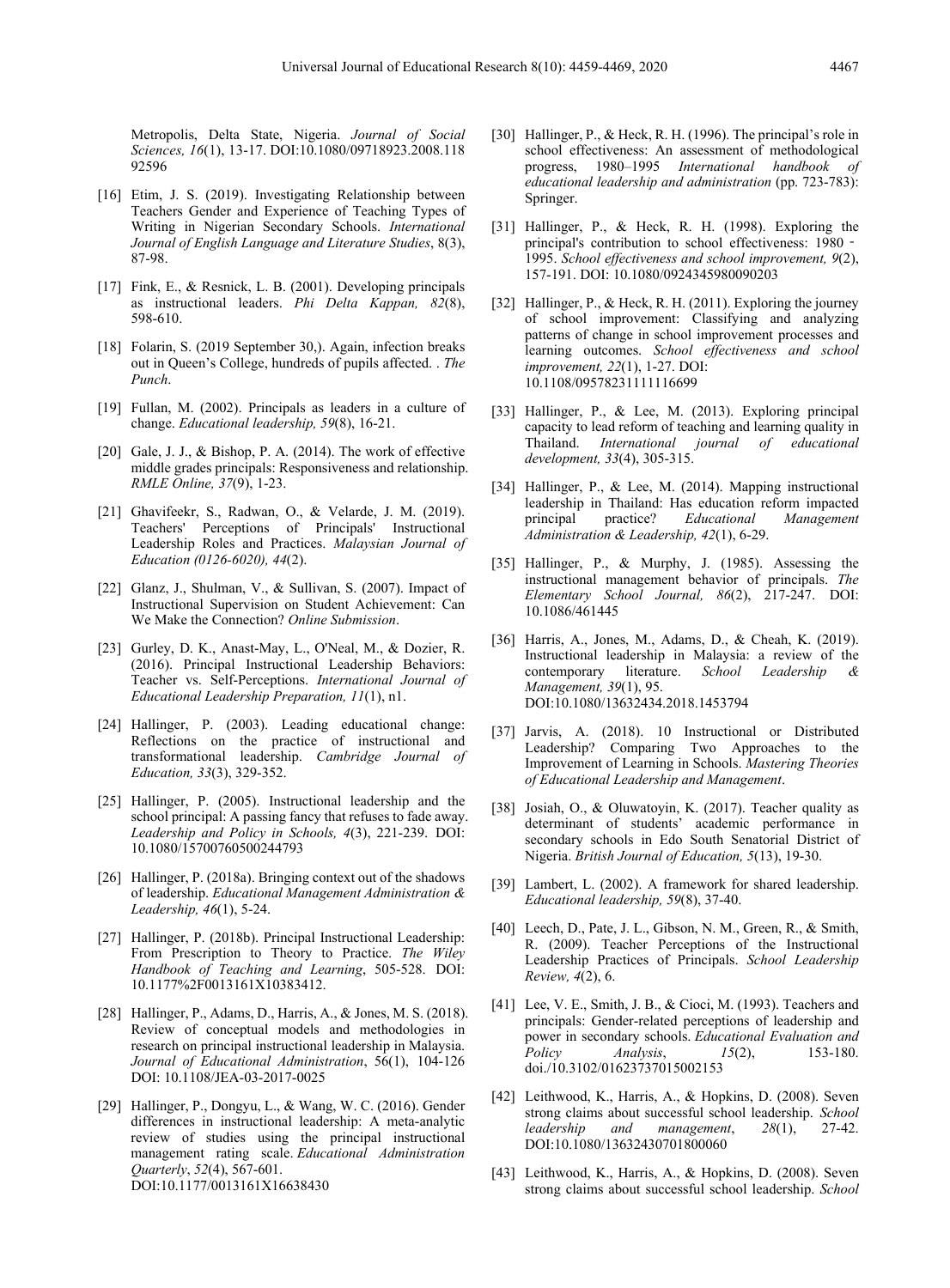*leadership and management, 28*(1), 27-42.

- [44] Leithwood, K., Jantzi, D., & Steinbach, R. (1999). *Changing leadership for changing times*: McGraw-Hill Education (UK).
- [45] Leithwood, K., & Riehl, C. (2003). What do we already know about successful school leadership. *AERA division a task force on developing research in educational leadership*, 1-60.
- [46] Maktoub, M., M.. (2019, November 21.). On The Queen's College 'Eyelashes' Debacle. . *The Daily Trust.*
- [47] Mangin, M. M. (2007). Facilitating elementary principals' support for instructional teacher leadership. *Educational Administration Quarterly, 43*(3), 319-357. DOI: 10.1177%2F0013161X07299438
- [48] Marzano, R. J. (2007). Designing a comprehensive approach to classroom assessment. *Ahead of the curve: The power of assessment to transform teaching and learning*, 103-125.
- [49] May, H., & Supovitz, J. A. (2011). The scope of principal efforts to improve instruction. *Educational Administration Quarterly,* DOI:10.1177/0013161X10383411
- [50] Nunnally, J. C. (1978). *Psychometric theory* (2nd ed.). New York, USA: McGraw-Hill Education.
- [51] Nwagwu, C. (1994). Women in Nigeria's Teaching Profession: the challenges ahead. *The Vocational Aspect of Education, 46*(2), 167-180.
- [52] Ojo, O. E., & Olajide, A. A. D. (2014). The Nigerian Secondary School Graduate and National Development: A Case of Re-Education of Teachers,4(6),21-24. DIO: 10.1.1.1020.8259&rep=rep1&type=pdf
- [53] Okoro, C. C., Ekanem, I. E., & Udoh, N. A. (2012). Teacher gender and the academic performance of children in primary schools in Uyo Metropolis, Akwa Ibom State, Nigeria. *Journal of Educational and social Research, 2*(1), 267-267.
- [54] Olaleye, F. (2008). Principal's leadership behaviour and school learning culture in secondary schools in Ekiti-State Nigeria. *Pakistan Journal of Social Sciences, 5*(9), 856-860. DOI:pjssci.2008.856.860
- [55] Portin, B., Schneider, P., DeArmond, M., & Gundlach, L. (2003). Making sense of leading schools: A study of the school principalship.
- [56] Ringler, M. C., O'Neal, D., Rawls, J., & Cumiskey, S. (2013). The Role of School Leaders in Teacher Leadership Development. *Rural Educator, 35*(1), n1.
- [57] Robinson, V. M. (2010). From instructional leadership to leadership capabilities: Empirical findings and methodological challenges. *Leadership and Policy in Schools, 9*(1), 1-26.
- [58] Robinson, V. M., Lloyd, C. A., & Rowe, K. J. (2008). The impact of leadership on student outcomes: An analysis of the differential effects of leadership types. *Educational Administration Quarterly, 44*(5), 635-674.
- [59] Ronfeldt, M., Farmer, S. O., McQueen, K., & Grissom, J.

A. (2015). Teacher collaboration in instructional teams and student achievement. *American Educational Research Journal, 52*(3), 475-514.

- [60] Rowan, B., Correnti, R., & Miller, R. J. (2002). What large-scale, survey research tells us about teacher effects on student achievement: Insights from the prospectus study of elementary schools.
- [61] Sagala, S., Lubis, W., & Sagala, G. H. (2019). Canonical correlation between principal leadership and school capacity. *International Journal of Management in Education, 13*(3), 256-280. DOI: 10.1504/IJMIE.2019.100413
- [62] Sanchez, J. E., Paul, J. M., & Thornton, B. W. (2020). Relationships among teachers' perceptions of principal leadership and teachers' perceptions of school climate in the high school setting. *International Journal of Leadership in Education*, 1-21.
- [63] Shaked, H., & Benoliel, P. S. (2019). Instructional boundary management: The complementarity instructional leadership and boundary management. *Educational Management Administration & Leadership*. DOI:10.1177%2F1741143219846905
- [64] Sim, Q. C. (2011). Instructional leadership among principals of secondary schools in Malaysia. *Educational Research, 2*(12), 2141-2161.
- [65] Smith, J. B., Maehr, M. L., & Midgley, C. (1992). Relationship between personal and contextual characteristics and principals' administrative behaviors. *The Journal of Educational Research, 86*(2), 111-118.
- [66] Smith, W. F., & Andrews, R. L. (1989). *Instructional leadership: How principals make a difference*: ERIC.
- [67] Stein, K. C., Macaluso, M., & Stanulis, R. N. (2016). The interplay between principal leadership and teacher leader efficacy. *Journal of School Leadership, 26*(6), 1002-1032.
- [68] Supovitz, J., Sirinides, P., & May, H. (2010). How principals and peers influence teaching and learning. *Educational Administration Quarterly, 46*(1), 31-56.
- [69] Supovitz, J. A., & Poglinco, S. M. (2001). Instructional leadership in a standards-based reform.
- [70] Unterhalter, E., ,Ezegwu, C., Shercliff, E., Heslop, J., & North, A. (2015) Training teachers and gender equality in Nigeria: Reflections on measurement and policy. Paper presented at CIES annual conference, Washington DC, March 2015. https://www.britishcouncil.org.ng/sites/default/files/traini ng teachers and gender equality in nigeria.pdf
- [71] Wahlstrom, K. L., & Louis, K. S. (2008). How teachers experience principal leadership: The roles of professional community, trust, efficacy, and shared responsibility. *Educational Administration Quarterly, 44*(4), 458-495.
- [72] Wan, S. W.-Y., Law, E. H.-F., & Chan, K. K. (2018). Teachers' perception of distributed leadership in Hong Kong primary schools. *School Leadership & Management, 38*(1), 102-141. DOI:10.1080/13632434.2017.1371689
- [73] Ward, C. J. (2013). Why Leadership Matters: One School's Journey to Success. *Educational Leadership and Administration: Teaching and Program Development, 24*,